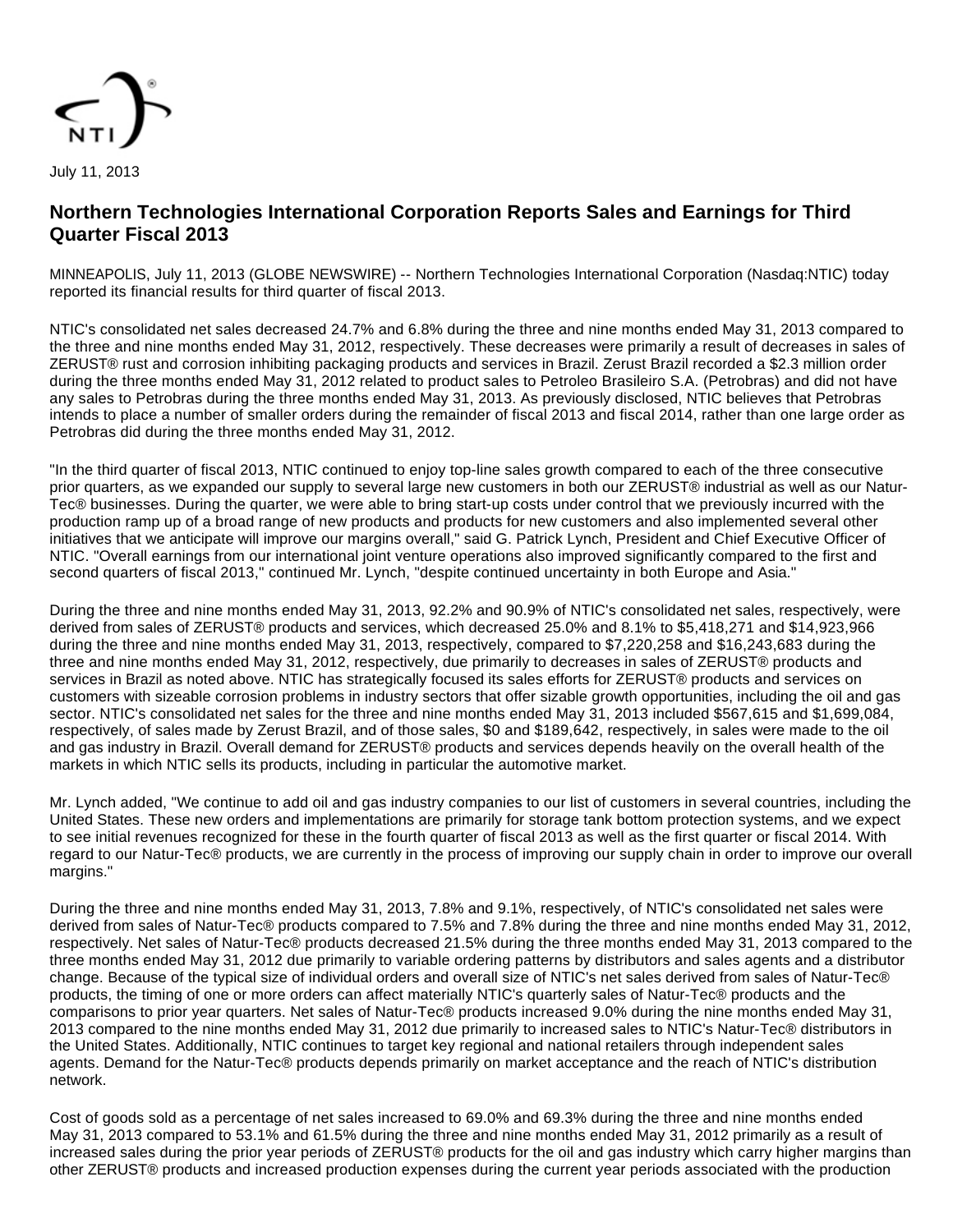and shipping of ZERUST® products to a new customer. The increase in production expenses is anticipated to be temporary and should normalize during the fourth quarter of fiscal 2013.

NTIC's income from joint venture operations increased 31.3% and 17.6% during the three and nine months ended May 31, 2013 compared to respective prior fiscal year periods.

NTIC's equity in income of joint ventures decreased 21.0% and 15.3% to \$1,440,335 and \$3,733,069, respectively, during the three and nine months ended May 31, 2013 compared to \$1,822,972 and \$4,405,327 during the three and nine months ended May 31, 2012, respectively. These decreases were primarily a result of the consolidation of NTI Asian LLC (NTI Asean), which was included in the current fiscal year periods, but not in the prior fiscal year periods. NTIC Asean is NTIC's majority owned joint venture holding company for NTIC's joint venture investments in the Association of Southeast Asian Nations (ASEAN) region.

NTIC recognized a 161.2% and 59.2% increase in fees for services provided to joint ventures during the three and nine months ended May 31, 2013 compared to the three and nine months ended May 31, 2012, respectively. These increases were primarily a result of the consolidation of fees for services earned by NTI Asean which are included in the current fiscal year periods, but not in the prior fiscal year periods. Fees for services provided to joint ventures are a function of the net sales of NTIC's joint ventures which were \$28,541,576 and \$82,788,711 during the three and nine months ended May 31, 2013 compared to \$28,954,210 and \$83,746,872 for the three and nine months ended May 31, 2012, respectively. Total net sales of NTIC's joint ventures were adversely affected in part by the European economic slowdown, which NTIC believes adversely affected the net sales of NTIC's European joint ventures, as well as certain of NTIC's other non-European joint ventures, and the weakening of the EURO and other currencies compared to the U.S. dollar.

NTIC's total operating expenses increased 4.5% to \$10,966,765 during the nine months ended May 31, 2013 compared to the nine months ended May 31, 2012. This increase was primarily the result of increases in selling expenses and expenses incurred in support of joint ventures, and overall reflected NTIC's efforts to support its new business efforts.

NTIC expenses all costs related to product research and development as incurred. NTIC incurred \$2,853,250 and \$2,856,536 of expense during the nine months ended May 31, 2013 and 2012, respectively, in connection with its research and development activities. These represent net amounts after being reduced by reimbursements related to certain research and development contracts. Such reimbursements totaled \$206,046 and \$297,258 for the nine months ended May 31, 2013 and 2012, respectively. NTIC anticipates that it will spend between \$3,800,000 and \$4,000,000 in total during fiscal 2013 on research and development activities related to its new technologies. This estimate is a net range after being reduced by anticipated reimbursements related to certain research and development contracts.

Net income attributable to NTIC decreased 36.2% to \$927,112, or \$0.21 per diluted common share, for the three months ended May 31, 2013 compared to \$1,454,037, or \$0.33 per diluted common share, for the three months ended May 31, 2012. Net income attributable to NTIC decreased 42.0% to \$1,751,144, or \$0.39 per diluted common share, for the nine months ended May 31, 2013 compared to \$3,018,987, or \$0.68 per diluted common share, for the nine months ended May 31, 2012. These decreases were primarily the result of decreases in gross profit, partially offset by increases in fees for services provided to joint ventures. NTIC anticipates that its quarterly net income will remain subject to significant volatility primarily due to the sales performance of its joint ventures, sales of its ZERUST® products and services into the oil and gas industry, and sales of Natur-Tec® bioplastics products. Each of these fluctuates more on a quarterly basis than the traditional ZERUST® business in North America.

NTIC anticipates that its net income attributable to NTIC will be positively affected during fourth quarter of fiscal 2013 as a result of its receipt of \$500,000 and anticipated receipt of an additional \$250,000 in life insurance proceeds as a result of the death of a former NTIC officer.

NTIC's working capital was \$13,136,534 at May 31, 2013, including \$3,176,157 in cash and cash equivalents, compared to \$10,060,081 at August 31, 2012, including \$4,137,547 in cash and cash equivalents.

## **Outlook**

NTIC continues to expect that its net sales will range between \$24.0 million and \$25.0 million, inclusive of sales made by NTIC's majority-owned subsidiary in Brazil, for the fiscal year ending August 31, 2013. However, as a result of the receipt of life insurance proceeds during fourth quarter of fiscal 2013, NTIC is increasing its earnings guidance by \$600,000, or \$0.13 per share, and now expects that its net income attributable to NTIC to range between \$3.3 million and \$3.6 million, or between \$0.75 and \$0.81 per diluted common share, for the fiscal year ending August 31, 2013.

## **Conference Call and Webcast**

NTIC will host a conference call today at 8:00 a.m. Central Time to review its results of operations for third quarter of fiscal 2013 and its future outlook, followed by a question and answer session. The conference call will be available to interested parties through a live audio webcast available through NTIC's website at [www.ntic.com](http://www.globenewswire.com/newsroom/ctr?d=10039670&l=19&a=www.ntic.com&u=http%3A%2F%2Fwww.ntic.com) or [http://ir.ntic.com/events.cfm](http://www.globenewswire.com/newsroom/ctr?d=10039670&l=19&u=http%3A%2F%2Fir.ntic.com%2Fevents.cfm) where the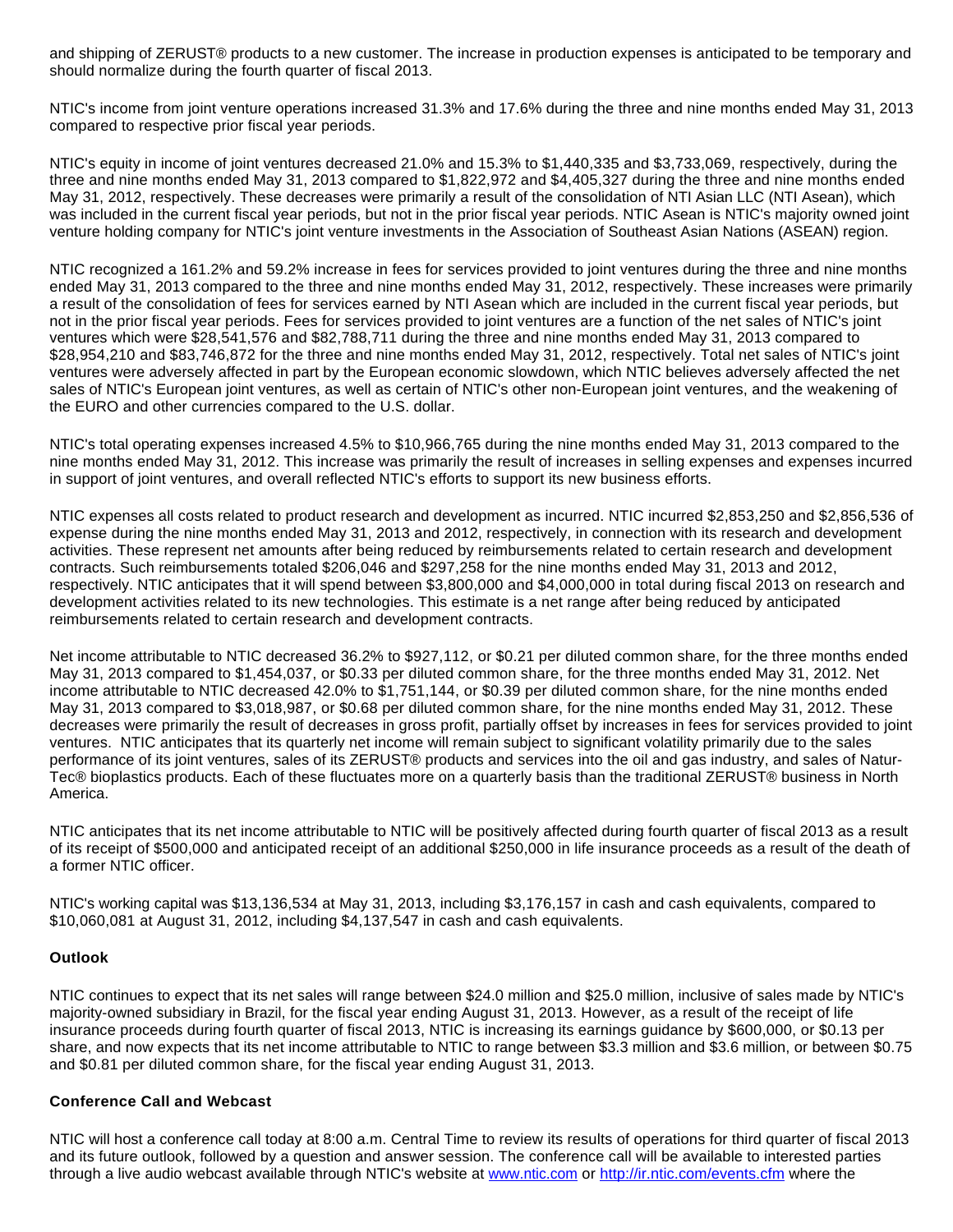webcast will be archived and accessible for at least 12 months. The dial-in number for the conference call is (877) 670-9779 and the confirmation code is 13017497.

### **About Northern Technologies International Corporation**

Northern Technologies International Corporation develops and markets proprietary environmentally beneficial products and services in over 55 countries either directly or via a network of majority-owned subsidiaries, joint ventures, independent distributors and agents. NTIC's primary business is corrosion prevention marketed primarily under the ZERUST® brand. NTIC has been selling its proprietary ZERUST® rust and corrosion inhibiting products and services to the automotive, electronics, electrical, mechanical, military and retail consumer markets, for over 35 years, and in recent years has targeted and expanded into the oil and gas industry. NTIC offers worldwide on-site technical consulting for rust and corrosion prevention issues. NTIC's technical service consultants work directly with the end users of NTIC's products to analyze their specific needs and develop systems to meet their technical requirements. NTIC also markets and sells a portfolio of bio-based and biodegradable polymer resin compounds and finished products marketed under the Natur-Tec® brand.

### **Forward-Looking Statements**

Statements contained in this press release that are not historical information are forward-looking statements as defined within the Private Securities Litigation Reform Act of 1995. Such statements include NTIC's expectations regarding its future financial performance and other statements that can be identified by words such as "believes," "anticipates," "expects," "intends," "continue," "potential," "outlook," "will," "would," "should," "guidance" or words of similar meaning, the use of future dates and any other statements that are not historical facts. Such forward-looking statements are based upon the current beliefs and expectations of NTIC's management and are inherently subject to risks and uncertainties that could cause actual results to differ materially from those projected or implied. Such potential risks and uncertainties include, but are not limited to, in no particular order: NTIC's dependence on the success of its joint ventures and fees and dividend distributions that NTIC receives from them; NTIC's relationships with its joint ventures and its ability to maintain those relationships; risks related to the European sovereign debt crisis, economic slowdown and political unrest; risks associated with NTIC's international operations; exposure to fluctuations in foreign currency exchange rates; the health of the U.S. and worldwide economies, including in particular the U.S. automotive industry; the level of growth in NTIC's markets; NTIC's investments in research and development efforts; acceptance of existing and new products; timing of NTIC's receipt of purchase orders under supply contracts; variability in sales to Petrobras and other customers and the effect on NTIC's quarterly financial results; increased competition; the costs and effects of complying with changes in tax, fiscal, government and other regulatory policies, including rules relating to environmental, health and safety matters; and NTIC's reliance on its intellectual property rights and the absence of infringement of the intellectual property rights of others. More detailed information on these and additional factors which could affect NTIC's operating and financial results is described in the company's filings with the Securities and Exchange Commission, including its most recent annual report on Form 10-K and subsequent quarterly reports on Form 10-Q. NTIC urges all interested parties to read these reports to gain a better understanding of the many business and other risks that the company faces. Additionally, NTIC undertakes no obligation to publicly release the results of any revisions to these forward-looking statements, which may be made to reflect events or circumstances occurring after the date hereof or to reflect the occurrence of unanticipated events.

## **NORTHERN TECHNOLOGIES INTERNATIONAL CORPORATION AND SUBSIDIARIES**

# **CONSOLIDATED BALANCE SHEETS AS OF MAY 31, 2013 (UNAUDITED)**

**AND AUGUST 31, 2012**

|                                                                                                                         | May 31,<br>2013 | August 31,<br>2012 |
|-------------------------------------------------------------------------------------------------------------------------|-----------------|--------------------|
| ASSETS                                                                                                                  |                 |                    |
| <b>CURRENT ASSETS:</b>                                                                                                  |                 |                    |
| Cash and cash equivalents                                                                                               | \$3,176,157     | \$4,137,547        |
| Receivables:                                                                                                            |                 |                    |
| Trade excluding joint ventures, less allowance for doubtful accounts of \$20,000 at May 31, 2013 and August<br>31, 2012 | 2,801,488       | 2,516,961          |
| Trade joint ventures                                                                                                    | 1,120,085       | 734,543            |
| Fees for services provided to joint ventures                                                                            | 2,459,487       | 1,316,933          |
| Income taxes                                                                                                            | 174,092         | 58,129             |
| Inventories                                                                                                             | 5,216,976       | 4,151,197          |
| Prepaid expenses                                                                                                        | 352,395         | 548,331            |
| Deferred income taxes                                                                                                   | 596,085         | 596,085            |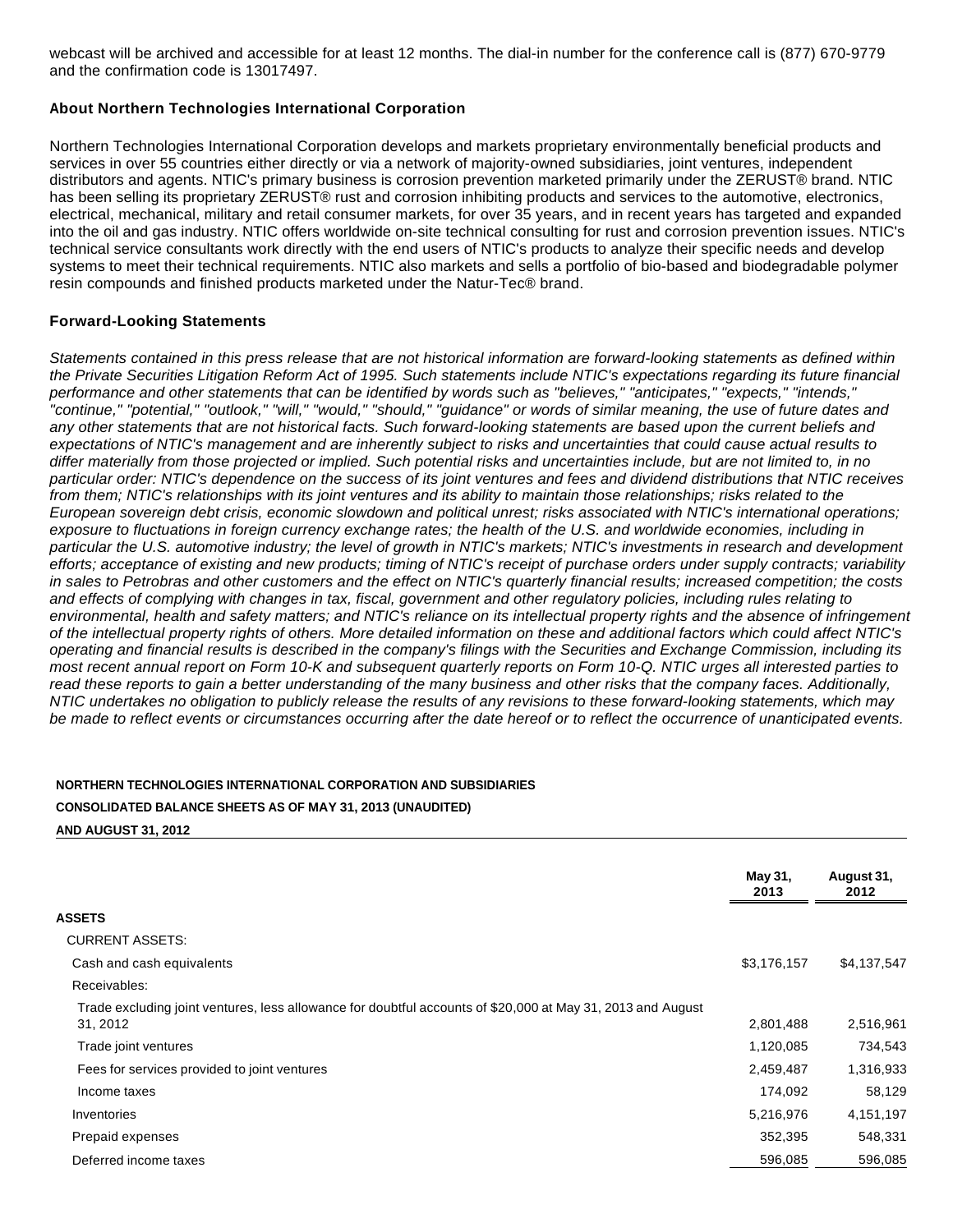| Total current assets                                                                                     | 15,896,765   | 14,059,726   |
|----------------------------------------------------------------------------------------------------------|--------------|--------------|
| PROPERTY AND EQUIPMENT, NET                                                                              | 5,126,133    | 4,288,618    |
| <b>OTHER ASSETS:</b>                                                                                     |              |              |
| Investments in joint ventures                                                                            | 23,320,080   | 21,461,492   |
| Deferred income taxes                                                                                    | 1,030,610    | 1,030,610    |
| Patents and trademarks, net                                                                              | 1,061,725    | 961,181      |
| Other                                                                                                    | 76,000       | 76,000       |
| Total other assets                                                                                       | 25,488,415   | 23,529,283   |
| <b>Total assets</b>                                                                                      | \$46,511,313 | \$41,877,627 |
| <b>LIABILITIES AND EQUITY</b>                                                                            |              |              |
| <b>CURRENT LIABILITIES:</b>                                                                              |              |              |
| Current portion of note payable                                                                          | 76,119       | 76,120       |
| Accounts payable                                                                                         | 1,267,591    | 1,818,309    |
| <b>Accrued liabilities:</b>                                                                              |              |              |
| Payroll and related benefits                                                                             | 1,055,766    | 1,565,866    |
| Deferred joint venture royalties                                                                         | 288,000      | 288,000      |
| Other                                                                                                    | 72,755       | 251,350      |
| <b>Total current liabilities</b>                                                                         | 2,760,231    | 3,999,645    |
| NOTE PAYABLE, NET OF CURRENT PORTION (Note 7)                                                            | 876,325      | 933,413      |
| COMMITMENTS AND CONTINGENCIES (Note 13)                                                                  |              |              |
| EQUITY:                                                                                                  |              |              |
| Preferred stock, no par value; authorized 10,000 shares; none issued and outstanding                     |              |              |
| Common stock, \$0.02 par value per share; authorized 10,000,000 shares; issued and outstanding 4,428,036 |              |              |

| and 4,403,656, respectively            | 88,561       | 88,073       |
|----------------------------------------|--------------|--------------|
| Additional paid-in capital             | 11,557,585   | 11,130,966   |
| Retained earnings                      | 27,011,178   | 25,260,034   |
| Accumulated other comprehensive income | 334,236      | 277,583      |
| Stockholders' equity                   | 38,991,560   | 36,756,656   |
| Non-controlling interest               | 3,883,197    | 187,913      |
| Total equity                           | 42,874,757   | 36,944,569   |
| Total liabilities and equity           | \$46,511,313 | \$41,877,627 |
|                                        |              |              |

# **NORTHERN TECHNOLOGIES INTERNATIONAL CORPORATION AND SUBSIDIARIES CONSOLIDATED STATEMENTS OF OPERATIONS (UNAUDITED) FOR THE THREE AND NINE MONTHS ENDED MAY 31, 2013 AND 2012**

|                                     | <b>Three Months Ended</b> |                                                     | <b>Nine Months Ended</b>              |            |
|-------------------------------------|---------------------------|-----------------------------------------------------|---------------------------------------|------------|
|                                     |                           | May 31, 2013 May 31, 2012 May 31, 2013 May 31, 2012 |                                       |            |
| <b>NET SALES:</b>                   |                           |                                                     |                                       |            |
| Net sales, excluding joint ventures | \$5.041.096               |                                                     | \$7,175,825 \$14,296,686 \$15,579,086 |            |
| Net sales, to joint ventures        | 835.937                   | 629.079                                             | 2,118,444                             | 2,032,260  |
| Total net sales                     | 5.877.033                 | 7.804.904                                           | 16.415.130                            | 17.611.346 |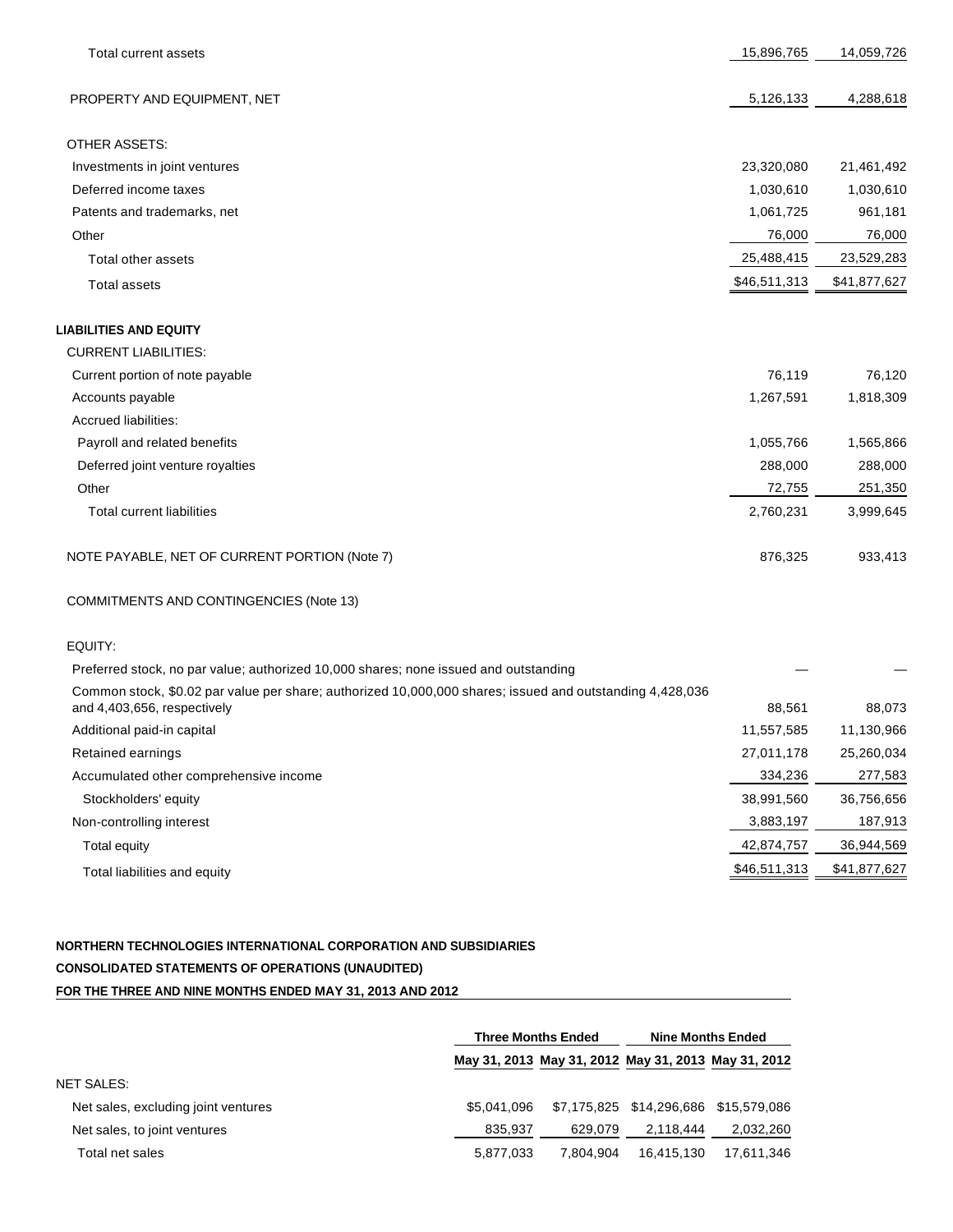| Cost of goods sold                                  | 4,054,364 | 4,143,514   | 11,379,249  | 10,833,072  |
|-----------------------------------------------------|-----------|-------------|-------------|-------------|
| Gross profit                                        | 1,822,669 | 3,661,390   | 4,935,881   | 6,778,274   |
| JOINT VENTURE OPERATIONS:                           |           |             |             |             |
| Equity in income of joint ventures                  | 1,440,335 | 1,822,972   | 3,733,069   | 4,405,327   |
| Fees for services provided to joint ventures        | 1,917,947 | 734,337     | 5,535,105   | 3,477,715   |
| Total joint venture operations                      | 3,358,282 | 2,557,309   | 9,268,174   | 7,883,042   |
| <b>OPERATING EXPENSES:</b>                          |           |             |             |             |
| Selling expenses                                    | 1,243,687 | 1,270,996   | 3,588,847   | 3,393,564   |
| General and administrative expenses                 | 1,105,710 | 1,147,744   | 3,498,393   | 3,518,569   |
| Expenses incurred in support of joint ventures      | 335,132   | 294,169     | 1,026,275   | 729,990     |
| Research and development expenses                   | 1,002,651 | 1,067,454   | 2,853,250   | 2,856,536   |
| Total operating expenses                            | 3,687,180 | 3,780,363   | 10,966,765  | 10,498,659  |
| OPERATING INCOME                                    | 1,493,771 | 2,438,336   | 3,337,290   | 4,162,657   |
| <b>INTEREST INCOME</b>                              | 2,984     | 15,726      | 50,618      | 36,417      |
| <b>INTEREST EXPENSE</b>                             | (50, 986) | (6, 264)    | (64, 448)   | (19, 514)   |
| OTHER INCOME                                        |           | 6,825       |             | 20,475      |
| INCOME BEFORE INCOME TAX EXPENSE                    | 1,445,769 | 2,454,623   | 3,323,460   | 4,200,035   |
| <b>INCOME TAX EXPENSE</b>                           | 158,000   | 814,000     | 532,000     | 1,020,000   |
| <b>NET INCOME</b>                                   | 1,287,769 | 1,640,623   | 2,791,460   | 3,180,035   |
| NET INCOME ATTRIBUTABLE TO NON CONTROLLING INTEREST | 360,657   | 186,586     | 1,040,316   | 161,048     |
| NET INCOME ATTRIBUTABLE TO NTIC                     | \$927,112 | \$1,454,037 | \$1,751,144 | \$3,018,987 |
| NET INCOME PER COMMON SHARE:                        |           |             |             |             |
| Basic                                               | \$0.21    | \$0.33      | \$0.40      | \$0.69      |
| <b>Diluted</b>                                      | \$0.21    | \$0.33      | \$0.39      | \$0.68      |
| WEIGHTED AVERAGE COMMON SHARES                      |           |             |             |             |
| ASSUMED OUTSTANDING:                                |           |             |             |             |
| Basic                                               | 4,421,379 | 4,399,290   | 4,415,452   | 4,379,175   |
| <b>Diluted</b>                                      | 4,468,861 | 4,461,044   | 4,464,774   | 4,448,472   |
|                                                     |           |             |             |             |

**NORTHERN TECHNOLOGIES INTERNATIONAL CORPORATION AND SUBSIDIARIES CONSOLIDATED STATEMENTS OF COMPREHENSIVE INCOME (UNAUDITED) FOR THE THREE AND NINE MONTHS ENDED MAY 31, 2013 AND 2012**

|                 | <b>Three Months Ended</b> |                         | <b>Nine Months Ended</b> |  |
|-----------------|---------------------------|-------------------------|--------------------------|--|
| May 31,<br>2013 | Mav 31.<br>2012           | Mav 31.<br>2013         | May 31,<br>2012          |  |
| \$1.287.769     |                           | \$1,640,623 \$2,791,460 | \$3,180,035              |  |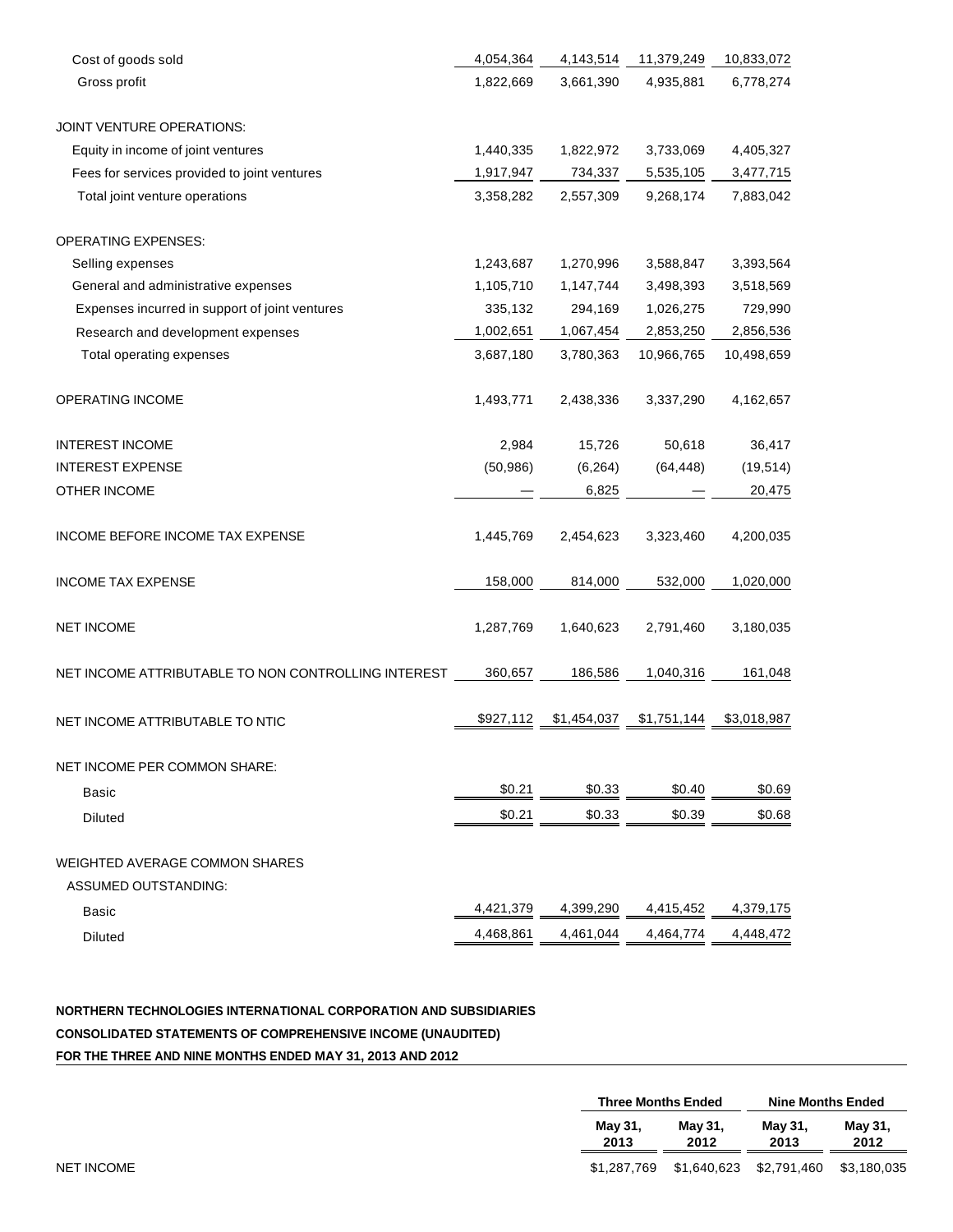| OTHER COMPREHENSIVE INCOME (LOSS) - FOREIGN CURRENCY<br><b>TRANSLATION ADJUSTMENT</b> | (292,001) | (1,346,222) | 103,543     | (2,600,098) |
|---------------------------------------------------------------------------------------|-----------|-------------|-------------|-------------|
| <b>COMPREHENSIVE INCOME (LOSS)</b>                                                    | 995.768   | 294.401     | 2.895.003   | 579.937     |
| COMPREHENSIVE INCOME (LOSS) ATTRIBUTABLE TO NONCONTROLLING<br><b>INTERESTS</b>        | 352,519   | 156.450     | 1.087.206   | 123,608     |
| COMPREHENSIVE INCOME (LOSS) ATTRIBUTABLE TO STOCKHOLDERS                              | \$643,249 | \$137.951   | \$1,807,797 | \$456.329   |

## **NORTHERN TECHNOLOGIES INTERNATIONAL CORPORATION AND SUBSIDIARIES CONSOLIDATED STATEMENTS OF CASH FLOWS (UNAUDITED) FOR THE NINE MONTHS ENDED MAY 31, 2013 AND 2012**

|                                                                               | <b>Nine Months Ended</b> |                             |  |
|-------------------------------------------------------------------------------|--------------------------|-----------------------------|--|
|                                                                               | May 31,                  | May 31,                     |  |
|                                                                               | 2013                     | 2012                        |  |
| CASH FLOWS FROM OPERATING ACTIVITIES:                                         |                          |                             |  |
| Net income                                                                    |                          | \$2,791,460 \$3,180,035     |  |
| Adjustments to reconcile net income to net cash used in operating activities: |                          |                             |  |
| Expensing of fair value of stock options vested                               | 213,347                  | 216,712                     |  |
| Depreciation expense                                                          | 316,118                  | 255,641                     |  |
| Amortization expense                                                          | 53,264                   | 113,624                     |  |
| Loss on disposal of assets                                                    | 13,842                   |                             |  |
| Equity in income from joint ventures                                          |                          | $(3,733,069)$ $(4,405,327)$ |  |
| Changes in current assets and liabilities:                                    |                          |                             |  |
| Receivables:                                                                  |                          |                             |  |
| Trade, excluding joint ventures                                               | (306, 554)               | (341, 903)                  |  |
| Trade, joint ventures                                                         | (385, 542)               | 41,562                      |  |
| Fees for services receivables, joint ventures                                 | 199,532                  | 199,871                     |  |
| Income taxes                                                                  | (116, 816)               | (6, 403)                    |  |
| Inventories                                                                   | (1,085,743)              | (117, 023)                  |  |
| Prepaid expenses and other                                                    | 195,848                  | (539, 868)                  |  |
| Accounts payable                                                              | (526, 505)               | (479, 801)                  |  |
| Income tax payable                                                            | 2,783                    | 138,132                     |  |
| <b>Accrued liabilities</b>                                                    | (684, 857)               | 571,824                     |  |
| Net cash used in operating activities                                         |                          | $(3,052,892)$ $(1,172,924)$ |  |
| CASH FLOWS FROM INVESTING ACTIVITIES:                                         |                          |                             |  |
| Dividends received from joint ventures                                        | 3,017,586                | 3,045,544                   |  |
| Additions to property and equipment                                           | (1, 160, 344)            | (402, 620)                  |  |
| Effect of NTI Asean consolidation on cash (Note 2)                            | 1,612,768                |                             |  |
| Additions to patents                                                          | (167, 652)               | (125, 555)                  |  |
| Net cash provided by investing activities                                     | 3,302,358                | 2,517,369                   |  |
| CASH FLOWS FROM FINANCING ACTIVITIES:                                         |                          |                             |  |
| Repayment of note payable                                                     | (57,089)                 | (57,089)                    |  |
| Dividend received by non-controlling interest                                 | (1,352,841)              |                             |  |
| Proceeds from employee stock purchase plan                                    | 56,739                   | 55,410                      |  |
| Proceeds from exercise of stock options                                       | 157,021                  | 15,040                      |  |
| Net cash (used in) provided by financing activities                           | (1, 196, 170)            | 13,361                      |  |